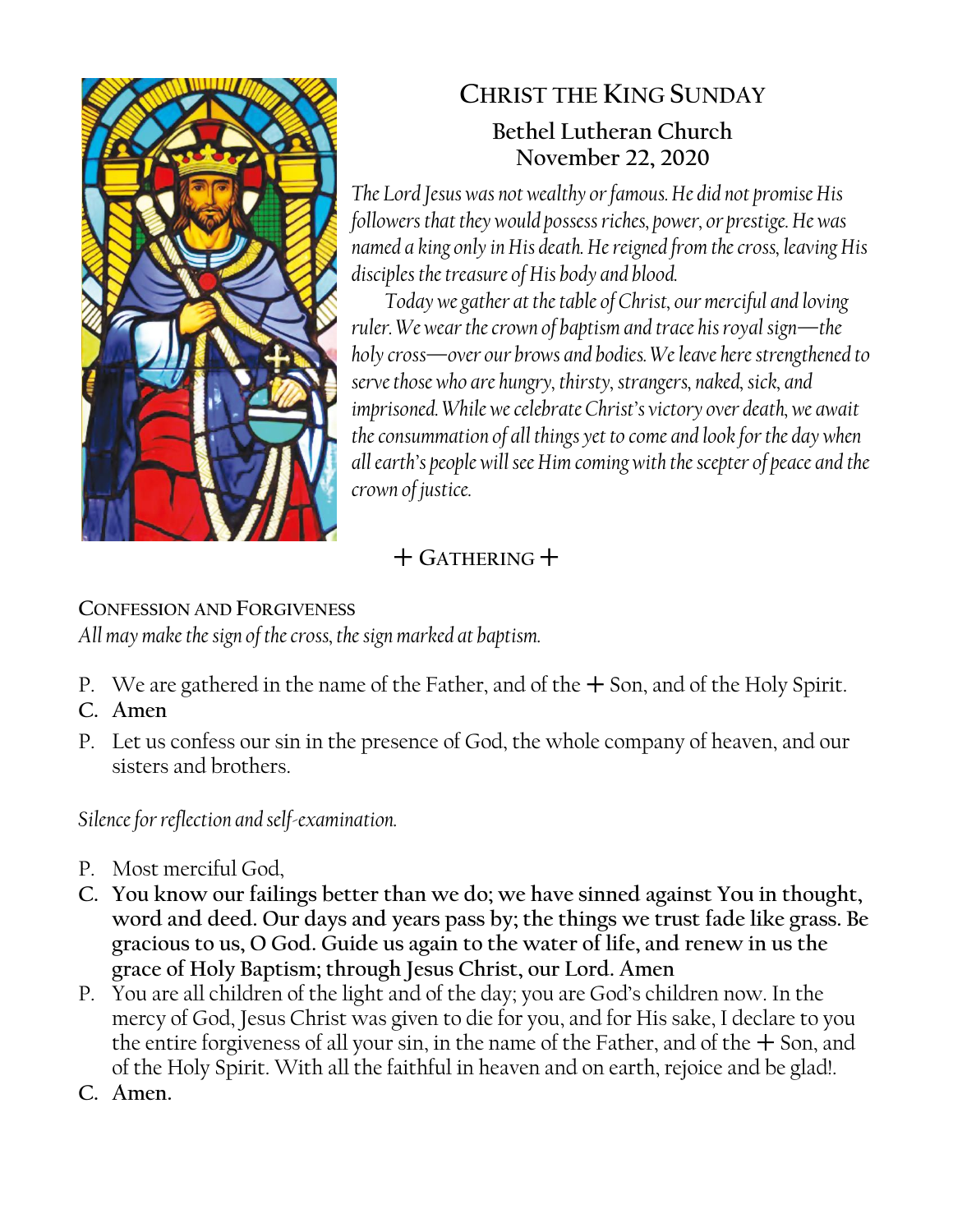#### **GREETING**

- P. Beloved of God, called to be saints: Grace, mercy, and peace be with you all.
- **C. And also with you.**

#### **PRAYER OF THE DAY**

- P. O God of power and might, Your Son shows us the way of service, and in Him we inherit the riches of Your grace. Give us the wisdom to know what is right and the strength to serve the world You have made, through Lord Jesus Christ, Who lives and reigns with You and the Holy Spirit, one God, now and forever.
- **C. Amen.**

# $+$ WORD<sup> $+$ </sup>

### **FIRST READING: Ezekiel 34:11-16, 20-24**

*Because Israel's kings proved to be bad shepherds, Ezekiel declares that the Lord will assume the role of shepherd in Israel. The Lord will also set over them a shepherd-messiah, "my servant David," who will feed and care for the people.*

shepherds seek out their flocks when they are among their scattered sheep, so I will seek out My sheep. I will rescue them from all the places to which they have been scattered on a day of clouds and thick darkness. <sup>13</sup>I will bring them out from the peoples and gather them from the countries, and will bring them into their own land; and I will feed them on the mountains of Israel, by the watercourses, and in all the inhabited parts of the land. <sup>14</sup>I will feed them with good pasture, and the mountain heights of Israel shall be their pasture; there they shall lie down in good grazing land, and they shall feed on rich pasture on the mountains of Israel. <sup>15</sup>I Myself will be the shepherd of My sheep, and I will make them lie down, says the Lord GOD.  $^{16}$ I will seek the lost, and I will bring back the strayed, and I will bind up the injured, and I will strengthen the weak, but the fat and the strong I will destroy. I will feed them with justice.

<sup>20</sup>Therefore, thus says the Lord GOD to them: I Myself will judge between the fat sheep and the lean sheep. <sup>21</sup>Because you pushed with flank and shoulder, and butted at all the weak animals with your horns until you scattered them far and wide,  $^{22}$ I will save My flock, and they shall no longer be ravaged; and I will judge between sheep and sheep.

 $^{23}$ I will set up over them one shepherd, My servant David, and he shall feed them: he shall feed them and be their shepherd.  $^{24}$ And I, the LORD, will be their God, and My servant David shall be prince among them; I, the LORD, have spoken.

The Word of the Lord. **C. Thanks be to God.**

#### **Psalm 95:1-7a**

Come, let us sing to the LORD; let us shout for joy to the rock of our salvation.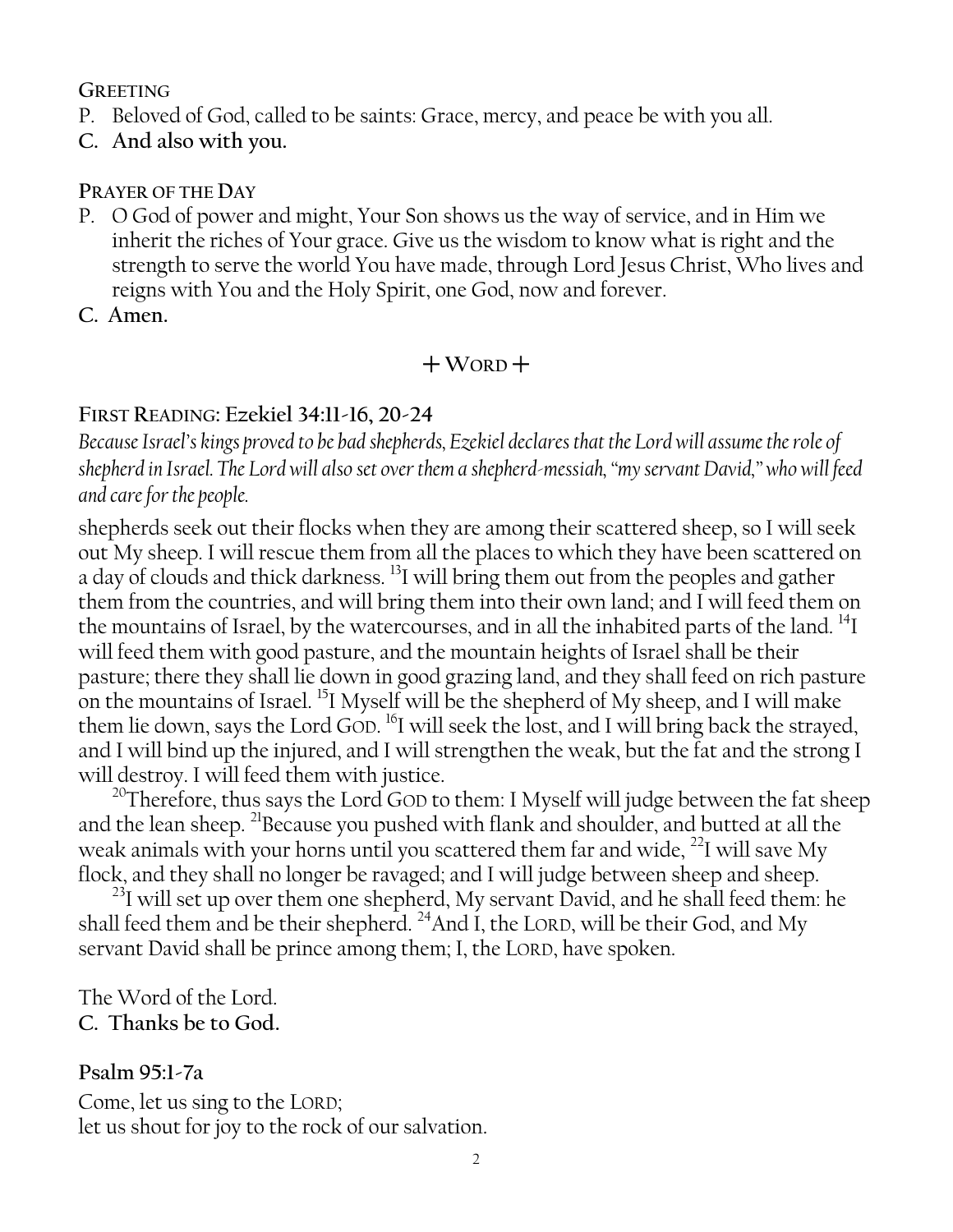$^2$ Let us come before His presence with thanksgiving and raise a loud shout to Him with psalms.  ${}^{3}$ For the LORD is a great God, and a great king above all gods. 4 In His hand are the caverns of the earth, and the heights of the hills are His also.  $5$ The sea is His, for He made it, and His hands have molded the dry land.  $\degree$ Come, let us bow down and bend the knee, and kneel before the LORD our maker. 7 For He is our God, and we are the people of His pasture and the sheep of His hand.

## **SECOND READING: Ephesians 1:15-23**

*In this passage, God is praised for revealing ultimate divine power in raising Jesus from the dead. The resurrected, exalted Christ is Lord of both the Church and the entire universe, now and in the age to come.*

I have heard of your faith in the Lord Jesus and your love toward all the saints, and for this reason <sup>16</sup>I do not cease to give thanks for you as I remember you in my prayers. <sup>17</sup>I pray that the God of our Lord Jesus Christ, the Father of glory, may give you a spirit of wisdom and revelation as you come to know Him, <sup>18</sup>so that, with the eyes of your heart enlightened, you may know what is the hope to which He has called you, what are the riches of His glorious inheritance among the saints, <sup>19</sup>and what is the immeasurable greatness of His power for us who believe, according to the working of His great power. <sup>20</sup>God put this power to work in Christ when He raised Him from the dead and seated Him at His right hand in the heavenly places,  $^{21}$ far above all rule and authority and power and dominion, and above every name that is named, not only in this age but also in the age to come.  $^{22}$ And He has put all things under His feet and has made Him the head over all things for the church, <sup>23</sup>which is His body, the fullness of Him who fills all in all.

The Word of the Lord. **C. Thanks be to God.**

### **HOLY GOSPEL**: **St. Matthew 25:31-46**

*Jesus compares Himself to a king who moves among His subjects to see how He is treated: what is done for the least of those who belong to His family is truly done for Him.*

### **C. Glory to You, O Lord.**

[Jesus said to the disciples:] "When the Son of Man comes in His glory, and all the angels with Him, then He will sit on the throne of His glory.<sup>32</sup>All the nations will be gathered before Him, and He will separate people one from another as a shepherd separates the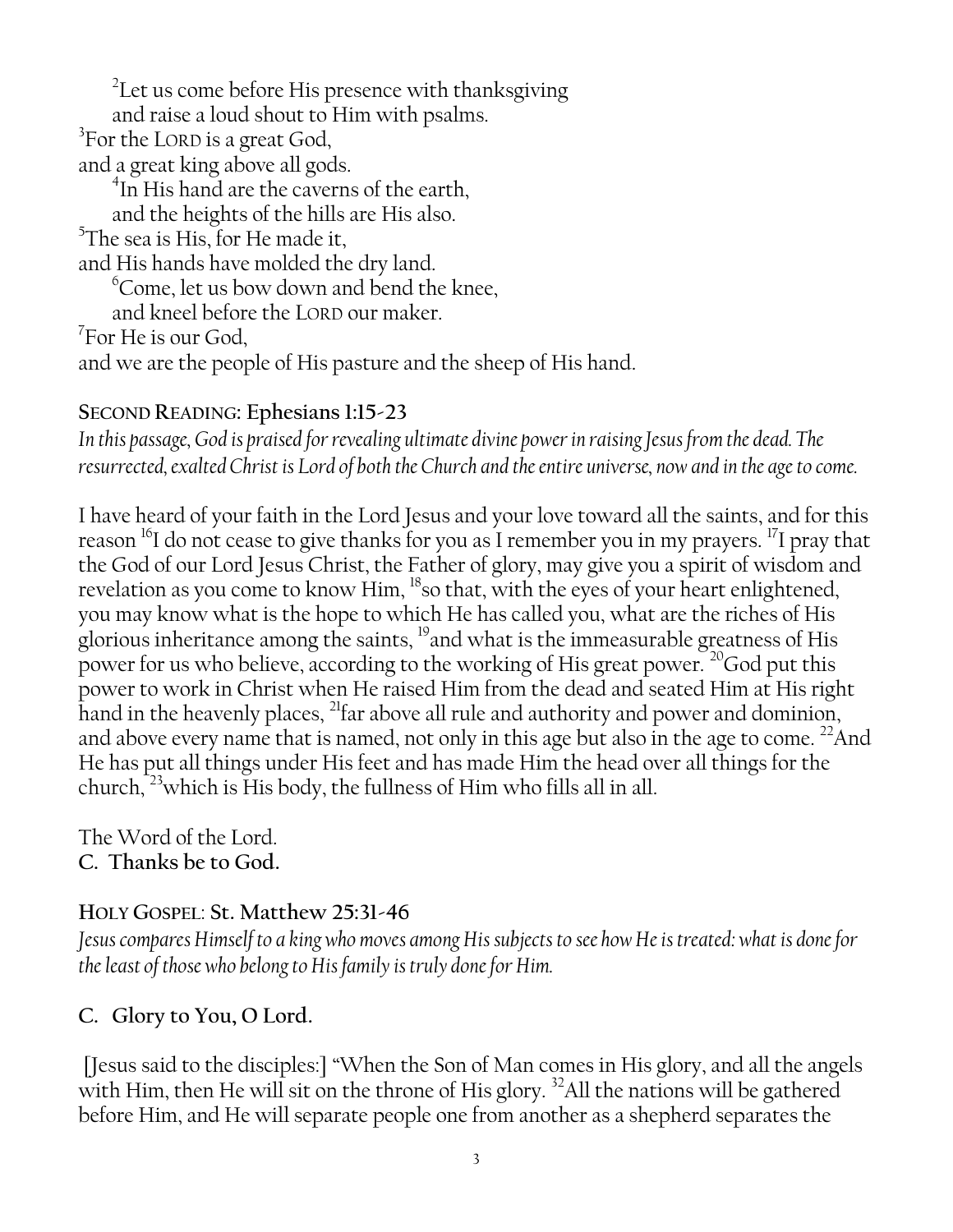sheep from the goats, <sup>33</sup> and He will put the sheep at His right hand and the goats at the left. <sup>34</sup>Then the king will say to those at His right hand, 'Come, you that are blessed by My Father, inherit the kingdom prepared for you from the foundation of the world; <sup>35</sup>for I was hungry and you gave Me food, I was thirsty and you gave Me something to drink, I was a stranger and you welcomed Me, <sup>36</sup>I was naked and you gave Me clothing, I was sick and you took care of Me, I was in prison and you visited Me.' <sup>37</sup>Then the righteous will answer him, 'Lord, when was it that we saw You hungry and gave You food, or thirsty and gave You something to drink? <sup>38</sup>And when was it that we saw You a stranger and welcomed You, or naked and gave You clothing? <sup>39</sup>And when was it that we saw You sick or in prison and visited You?'  $\rm ^{40}$ And the king will answer them, 'Truly I tell you, just as you did it to one of the least of these who are members of my family, you did it to Me.'  $^{41}$ Then He will say to those at His left hand, 'You that are accursed, depart from Me into the eternal fire prepared for the devil and his angels;  $^{42}$  for I was hungry and you gave Me no food, I was thirsty and you gave Me nothing to drink, <sup>43</sup>I was a stranger and you did not welcome Me, naked and you did not give Me clothing, sick and in prison and you did not visit Me.' <sup>44</sup>Then they also will answer, 'Lord, when was it that we saw You hungry or thirsty or a stranger or naked or sick or in prison, and did not take care of You?' <sup>45</sup>Then he will answer them, 'Truly I tell you, just as you did not do it to one of the least of these, you did not do it to Me.' <sup>46</sup>And these will go away into eternal punishment, but the righteous

P. The Gospel of the Lord.

into eternal life."

**C. Praise to You, O Christ.**

**SERMON**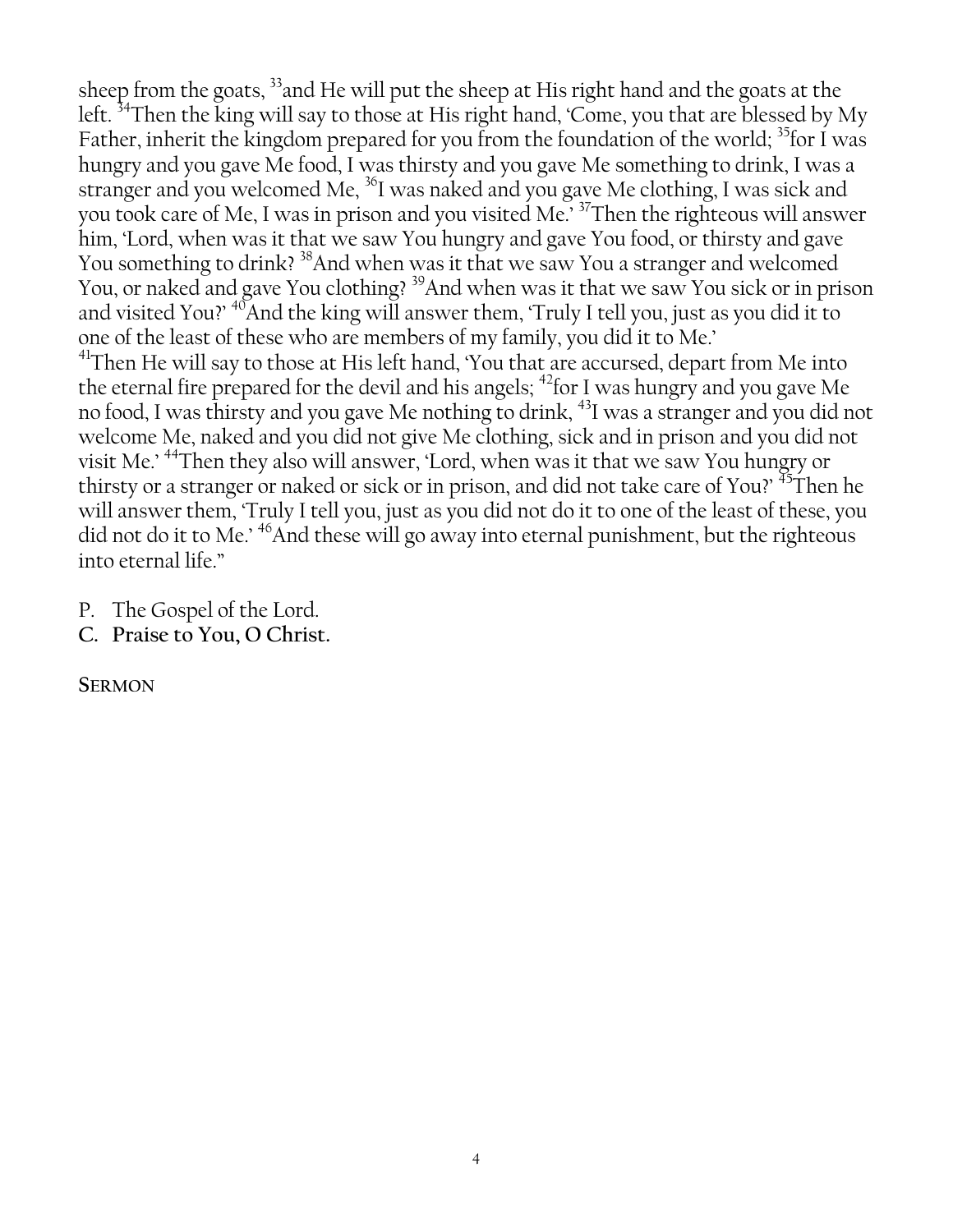

#### **ANNOUNCEMENTS**

#### **THE APOSTLES' CREED**

- I believe in God, the Father almighty, creator of heaven and earth.
- I believe in Jesus Christ, His only Son, our Lord.
- He was conceived by the power of the Holy Spirit and born of the virgin Mary.
- He suffered under Pontius Pilate, was crucified, died, and was buried.
- He descended into hell.
- On the third day He rose again. .

He ascended into heaven, and is seated at the right hand of the Father. He will come again to judge the living and the dead. I believe in the Holy Spirit, the holy catholic Church, the communion of saints,

the forgiveness of sins, the resurrection of the body, and the life everlasting. Amen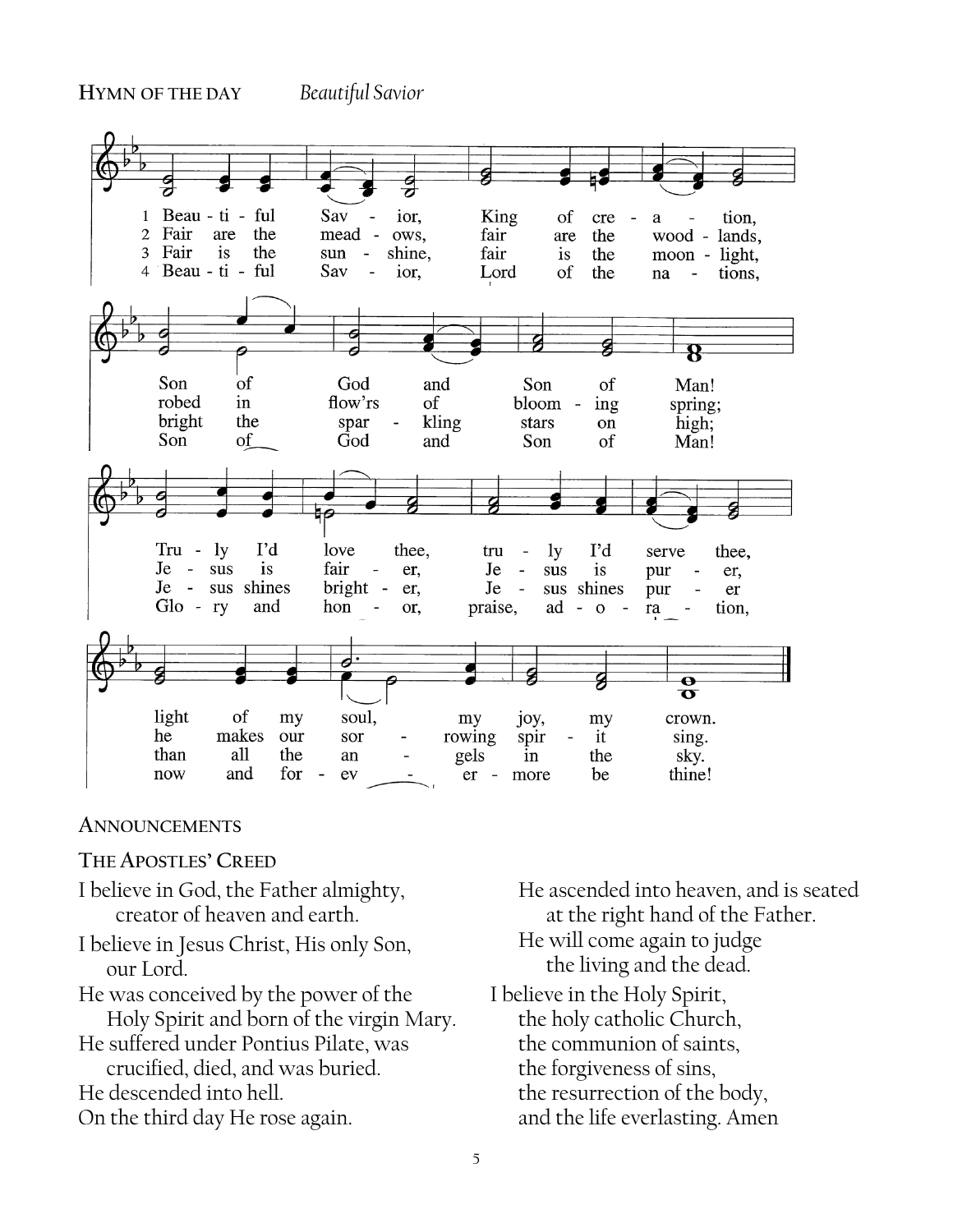**PRAYERS OF INTERCESSION**

Gathered with the saints by the river of life and surrounded by the great cloud of witnesses, let us pray for the church, the world, and all those in need. *A brief silence.*

Great God, we praise You for sustaining the church through another year of grace. Continue to shepherd Your people with Your tender care. Sustain the social ministries of the body of Christ, and increase ecumenical sharing of opportunities for ministry. Lord, in Your mercy,

# C. **hear our prayer.**

You cause rain to fall on the just and unjust alike. Direct our use of creation to provide for the needs of all people in ways that are sustainable for the earth. Be a source of strength and refuge for all weathering severe storms. Lord, in Your mercy,

# C. **hear our prayer.**

Bring peace to every place where conflict rages, that Your reign may be honored throughout the world. Grant opportunities for ending divisions among us. Bless the work of the United Nations and of agencies that promote the wellbeing of all peoples. Lord, in Your mercy,

C. **hear our prayer.**

Bring a peaceful conclusion to the American national elections. Bless all the newly elected officials with a love of concord and a desire for justice. Turn us away from historic prejudices, and show us Your image in each of our neighbors. Lord, in Your mercy, C. **hear our prayer.**

Visit American homes on Thanksgiving Day. When we are separated from loved ones, embrace us with Your care. Keep gatherings safe. Even in our reduced celebrations, give us voices to offer thanks to You for Your perpetual blessings. Lord, in Your mercy, C. **hear our prayer.**

We beg You to end the earth's pandemic. Bring healing to the millions who are suffering from the coronavirus – any who are sick, dying, despairing, isolated, unemployed, and all exhausted medical workers. Guide researchers in developing a vaccine. Lord, in Your mercy,

# C. **hear our prayer.**

Show Your loving power to all who are in need. Equip us to feed the hungry, to provide clean water for the thirsty, to welcome the stranger, to clothe the naked, to care for the sick, to visit the prisoners. We pray especially for Merv, Emily, Angie, Shirlee, Lynette, Bill and Karen Pohlen, Bill Ningen, Gail, Tom and Carol . Lord, in Your mercy, C. **hear our prayer.**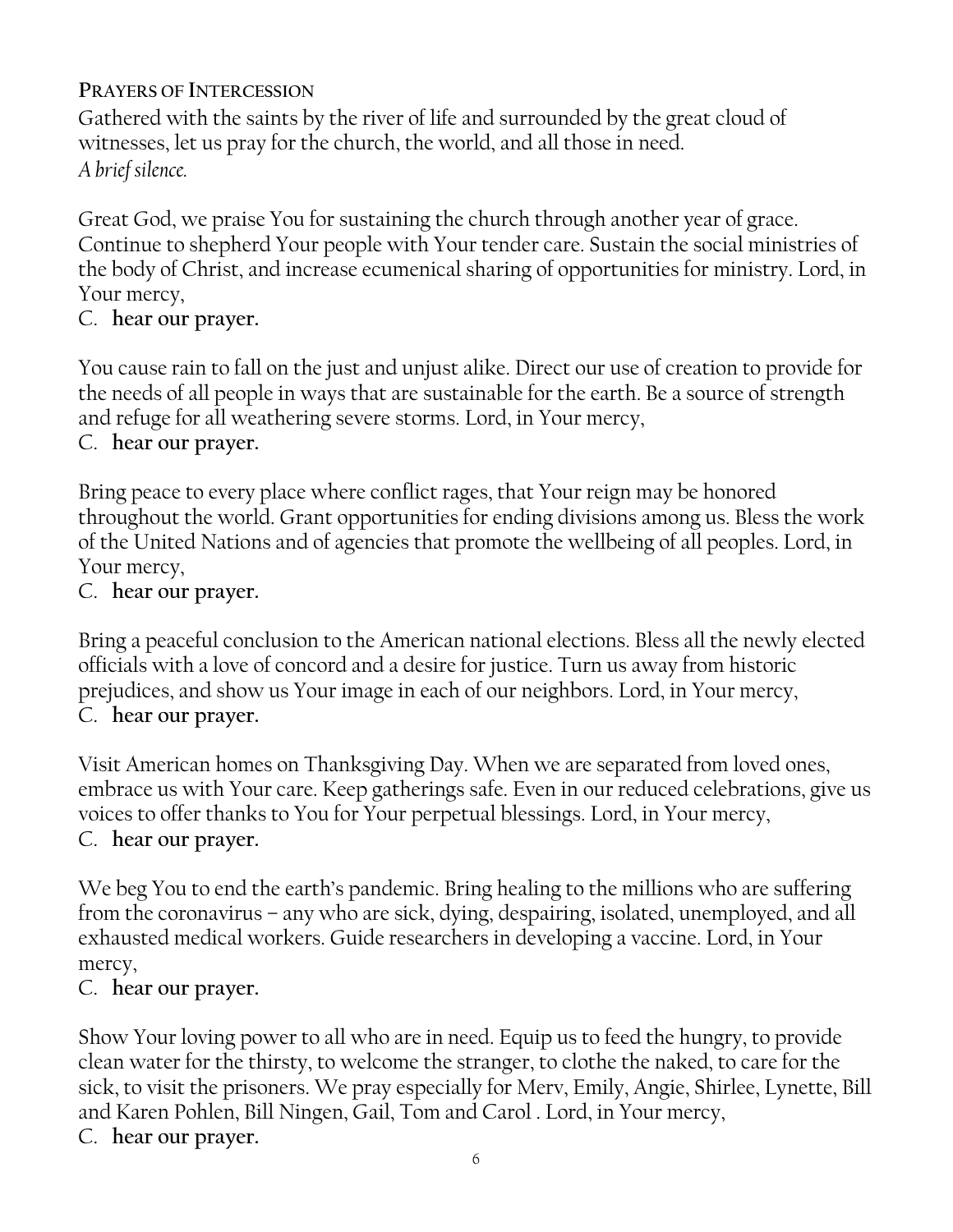We praise You for all the saints who have died in the faith who now rest in You. Keep us as one in the communion of saints and at the end of all things, bring us together with all Your children into Your kingdom of joy. Lord, in Your mercy,

# C. **hear our prayer.**

Rejoicing in the communion of all the saints, let us commend ourselves, one another, and our whole life to Jesus Christ our Lord. **C. Amen.**

## **SHARING THE PEACE OF THE LORD**

*If you have not signed up for electronic giving, you can mail your offering in to Bethel (P.O. Box 126, Porter, 56280), you may drop it in the offering box at the church, or you may make your offering online at our website [\(www.bethelofporter.com\)](http://www.bethelofporter.com/).* 

## **OFFERTORY PRAYER**

- P. Creator God,
- **C. the earth and all that is in it belong to You. Inspire us to use what You have made to give justice to the oppressed, food to the hungry, and freedom to the captives. May our offerings, given in Your name, lift up those who are bowed down; through Jesus Christ our Lord. Amen.**

# $+$ **MEAL** $+$

**THE GREAT THANKSGIVING** 

- P. The Lord be with you.
- **C. And also with you.**
- P. Lift up your hearts.
- **C. We lift them to the Lord.**
- P. Let us give thanks to the Lord our God.
- **C. It is right to give God thanks and praise.**

# **THE EUCHARISTIC PRAYER**

- P. Holy God … an end to injustice and harm.
- **C. Amen**
- P. In the night … redemption of our suffering world.
- **C. Christ has died. Christ is risen. Christ will come again.**
- P. Send Your Spirit … both now and forever.
- **C. Amen**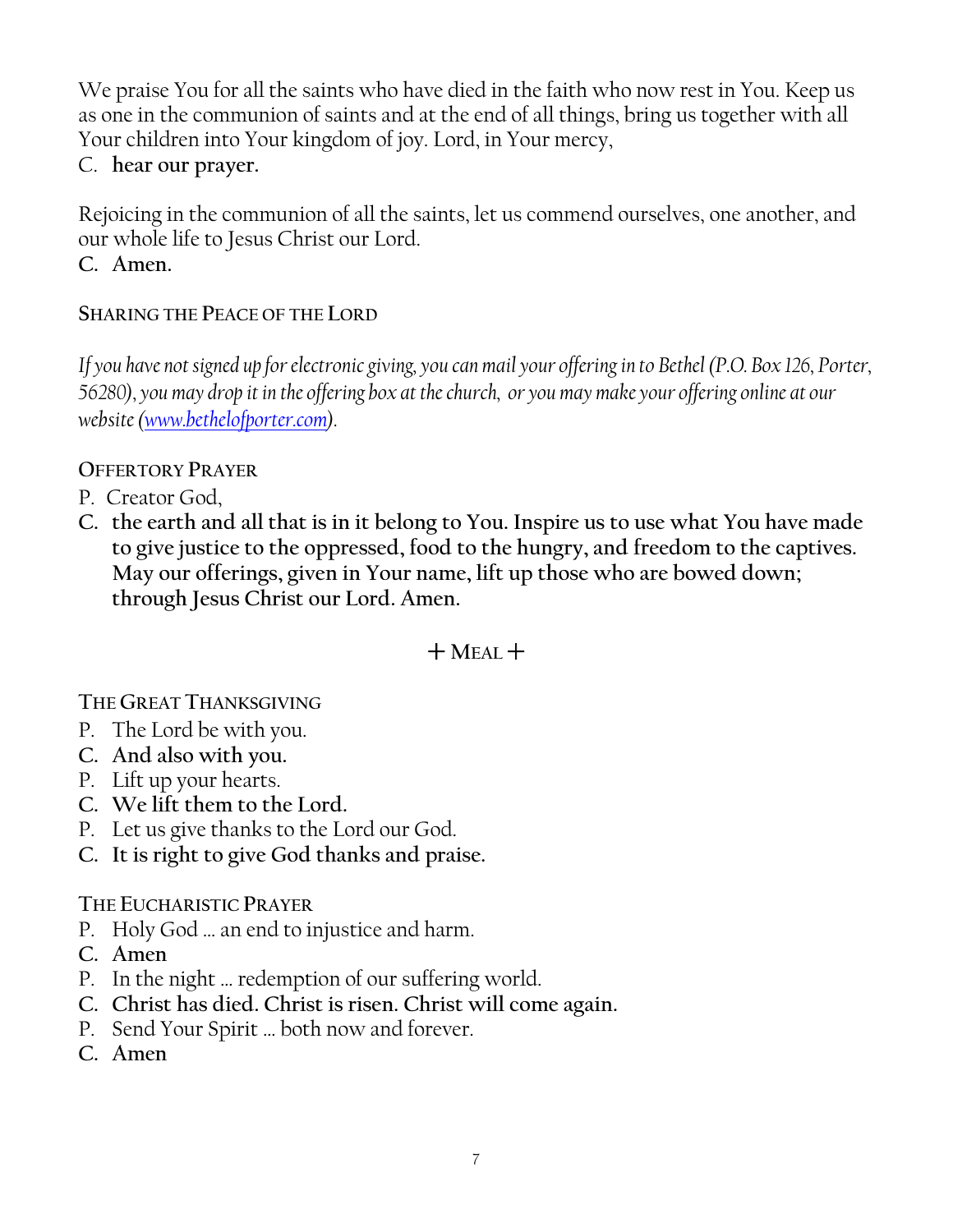### **THE LORD'S PRAYER**

Our Father Who art in heaven, hallowed be Thy name, Thy kingdom come, Thy will be done, on earth as it is in heaven. Give us this day our daily bread;

and forgive us our trespasses

as we forgive those who trespass against us; and lead us not into temptation, but deliver us from evil. For Thine is the kingdom, and the power, and the glory, forever and ever. Amen.

#### **DISTRIBUTION**

**POST-COMMUNION BLESSING**

P. The Body and Blood of our Lord Jesus Christ strengthen you and keep you in His grace. **C. Amen.**

### **POST COMMUNION PRAYER**

P. Shepherd of Israel, You have gathered us and fed us richly with the bread of life and cup of blessing. Open our eyes to all who hunger and thirst for food and for justice, that in them we may care for Christ, Who lives and reigns with You and Holy Spirit, one God, now and forever.

**C. Amen.**

# $+$  SENDING  $+$

**BLESSING**

- P. May Almighty God, who makes all things new in Jesus Christ, uphold you by the Spirit in times of trial and bring you at last to the heavenly Jerusalem. Almighty God, Father,  $+$  Son and Holy Spirit, bless you now and forever.
- **C. Amen.**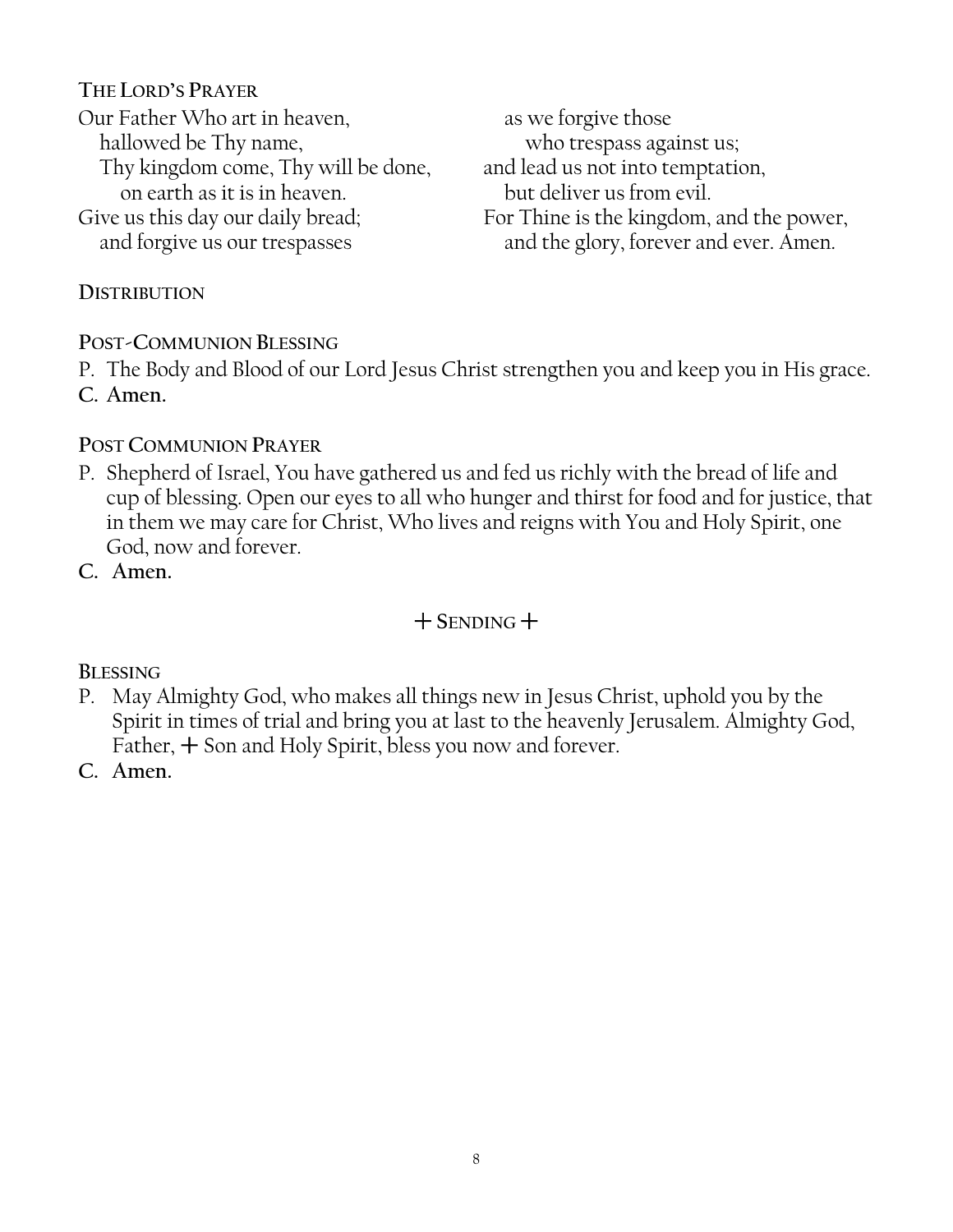

**DISMISSAL** 

- P. Go in peace to love and serve the Lord.
- **C. Thanks be to God.**

**Those who Serve: Ministers:** All the People of God **Presider:** Pastor Ellen Munter **Organist**: Lou Knutson **Reader:** Martha Melrose **Camera:** Josh Sumption **Projection:**